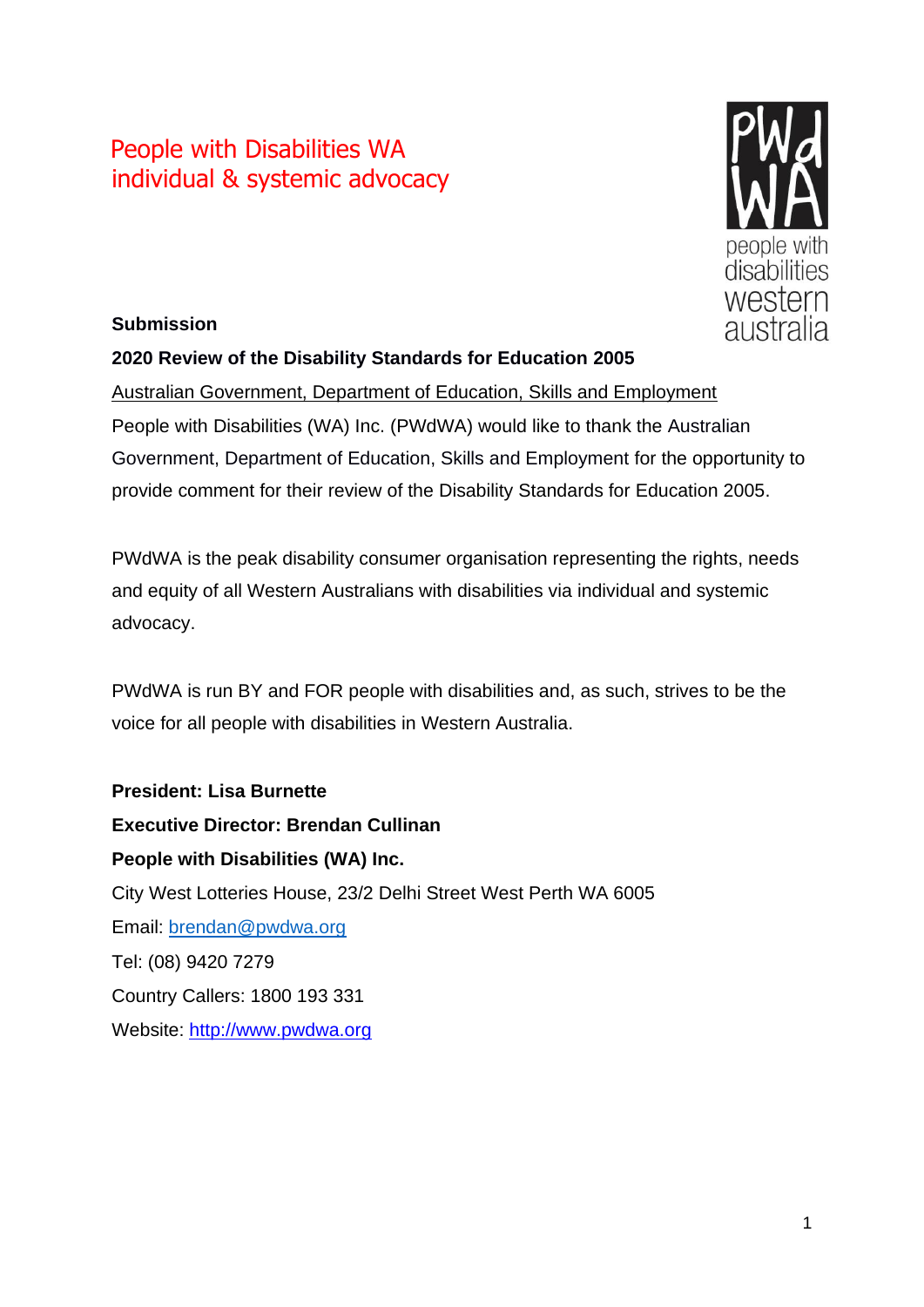### **People with disabilities WA (PWdWA)**

Since 1981 PWdWA has been the peak disability consumer organisation representing the rights, needs, and equity of all Western Australians with a physical, intellectual, neurological, psychosocial, or sensory disability via individual and systemic advocacy. We provide access to information, and independent individual and systemic advocacy with a focus on those who are most vulnerable.   PWdWA is run by and for people with disabilities and aims to empower the voices of all people with disabilities in Western Australia.

### **Introduction**

PWdWA welcomes the opportunity to provide comment to the Australian Government on the effectiveness of the Disability Standards for Education 2005 (DSE) in ensuring that students with disability can access education on the same basis as students without disability. PWdWA receives both state and federal funding to provide advocacy around issues experienced by the community, including issues with education institutions.

As the peak consumer voice for people with disability in Western Australia (WA), our submission is compiled on the experiences of people with disability, their families, and carers. Our responses are also informed through PWdWA collaboration with other advocacy and disability organisations. We have provided case studies where appropriate to furnish our statements.

People with disabilities fair access to quality education is enshrined in both the United Nations Declaration of Human Rights and the Convention on the Rights of Persons with Disabilities. PWdWA contends that the DSE have not been effective in reducing the discrimination faced by students with a disability in education settings in WA. Our work in education includes advocating with and on behalf of individuals and their families who have experienced difficulties in their involvement with education institutions and who are seeking assistance in having issues and complaints resolved. We work with individuals and families who have often felt unsupported and often outnumbered in their approaches within the education system, and who by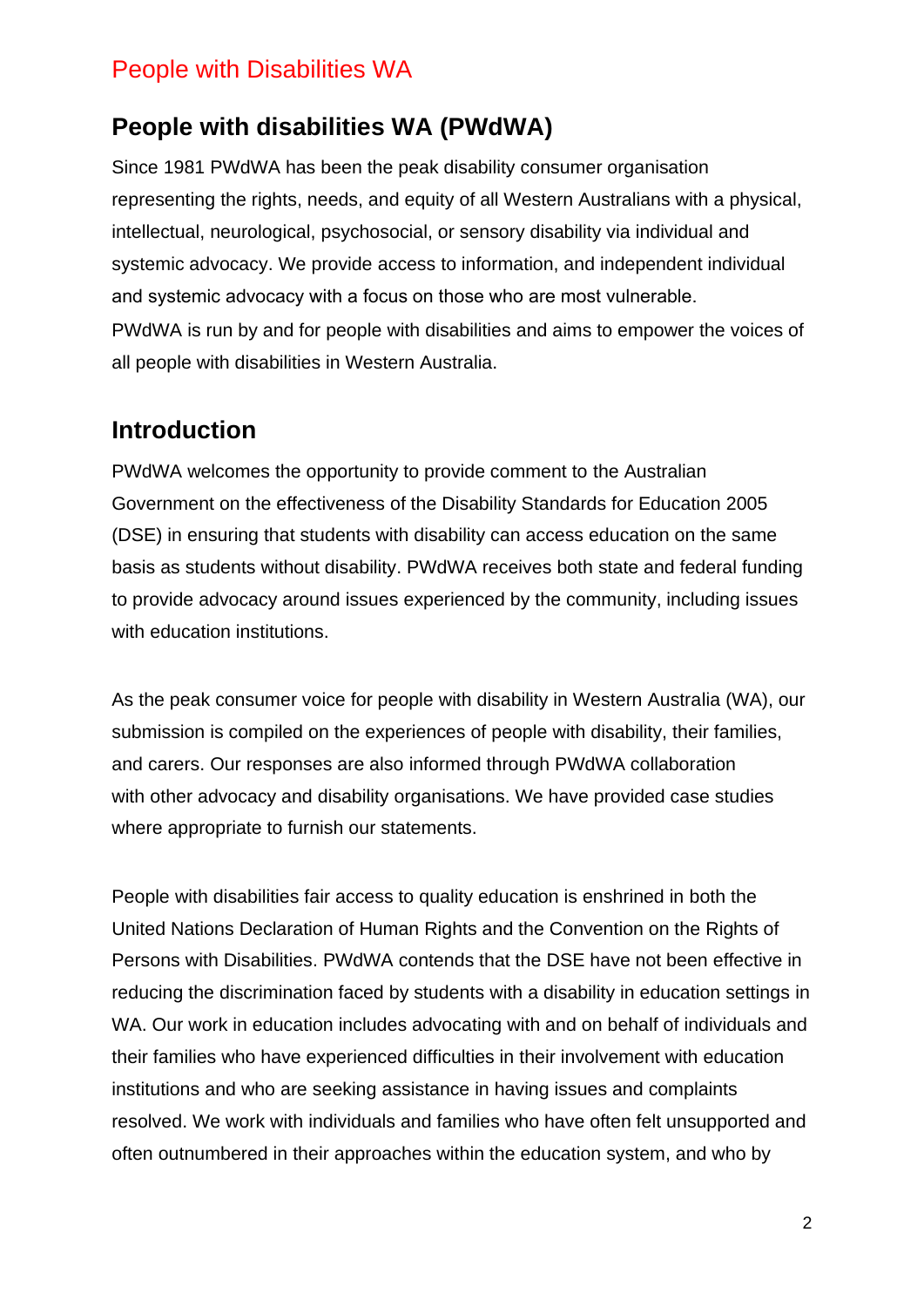engaging the services of advocates seek some equality in representation alongside education providers when attempting to resolve issues. In the five years since the 2015 review of the DSE, PWdWA has supported over 140 individuals with education related issues.

This submission also provides recommendations that PWdWA strongly urges the Australian Government to consider. These recommendations have been developed as a result of issues brought to our attention through our individual advocacy work and systemic education work.

This submission will be separated into two parts: Section 1: Summary of Recommendations Section 2: Highlighted Issues

### **Section 1**

**Recommendation 1**: Information about the DSE should be provided in a centralised location in range of alternative formats such as Auslan and Easy English

**Recommendation 2**: A framework of key indicators of practice that demonstrates compliance with the DSE be developed through co-design with people with a disability

**Recommendation 3**: Federal Government should work with states and territories to require education institutions to provide information about the standards on their websites, and in ongoing communication to students and relevant stakeholder e.g. parents

**Recommendation 4**: Increase awareness raising activities to ensure that students with disabilities and their supporters are aware of the DSE and how to use them

**Recommendation 5**: Federal Government should work with states and territories to introduce a requirement for education personnel to complete training on the DSE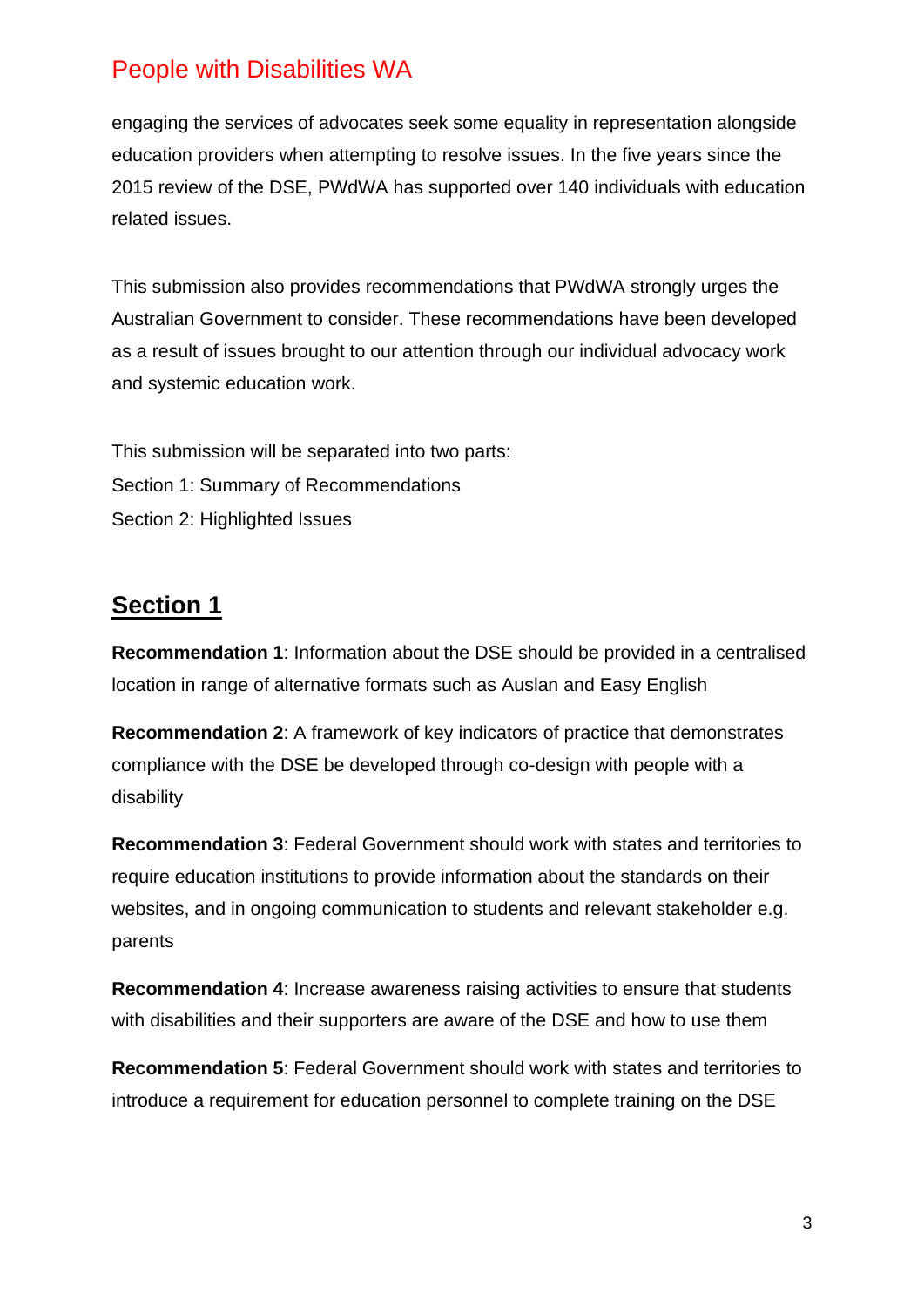**Recommendation 6**: Provide clear information about relevant legislation linked to the DSE, including how state, federal and territory discrimination laws interact with the DSE.

**Recommendation 7**: Introduce compliance mechanisms to monitor the implementation of the DSE. This could be linked to the NCCD for primary and secondary schools and the Tertiary Education Quality and Standards Agency

**Recommendation 8**: Information on compliance issues and complaint decisions be included as part of centralised information made available about the DSE

**Recommendation 9**: The DSE be amended to include a standard relating to complaints

**Recommendation 10**: Additional advocacy funding be provided for education advocacy services. Advocacy services could be funded to both provide education/awareness raising around the DSE as well as advocacy to help with the resolution of individual issues.

# **Section 2**

PWdWA believes that the DSE are for the most part a good framework for promoting equal access and participation for students with disabilities. The success of that framework in WA however is being let down by a lack of compliance mechanisms, insufficient guidance and incentive for embedding practice, and a lack of knowledge about the standards by both education institutions and those who are supposed to benefit from them. We do, however, acknowledge that there are individual schools and educators who operate with the DSE embedded in everyday practice and where a culture of inclusion is clearly evident.

### Accessing and Understanding the DSE

For the DSE to be successful in their goal of ensuring equal access and participation for students with disabilities they must be both easy to find and understand. In PWdWA's experience many parents and students who seek our support are not aware of the DSE. Information about the DSE can be found across various websites including the Nationally Consistent Collection of Data on School Students with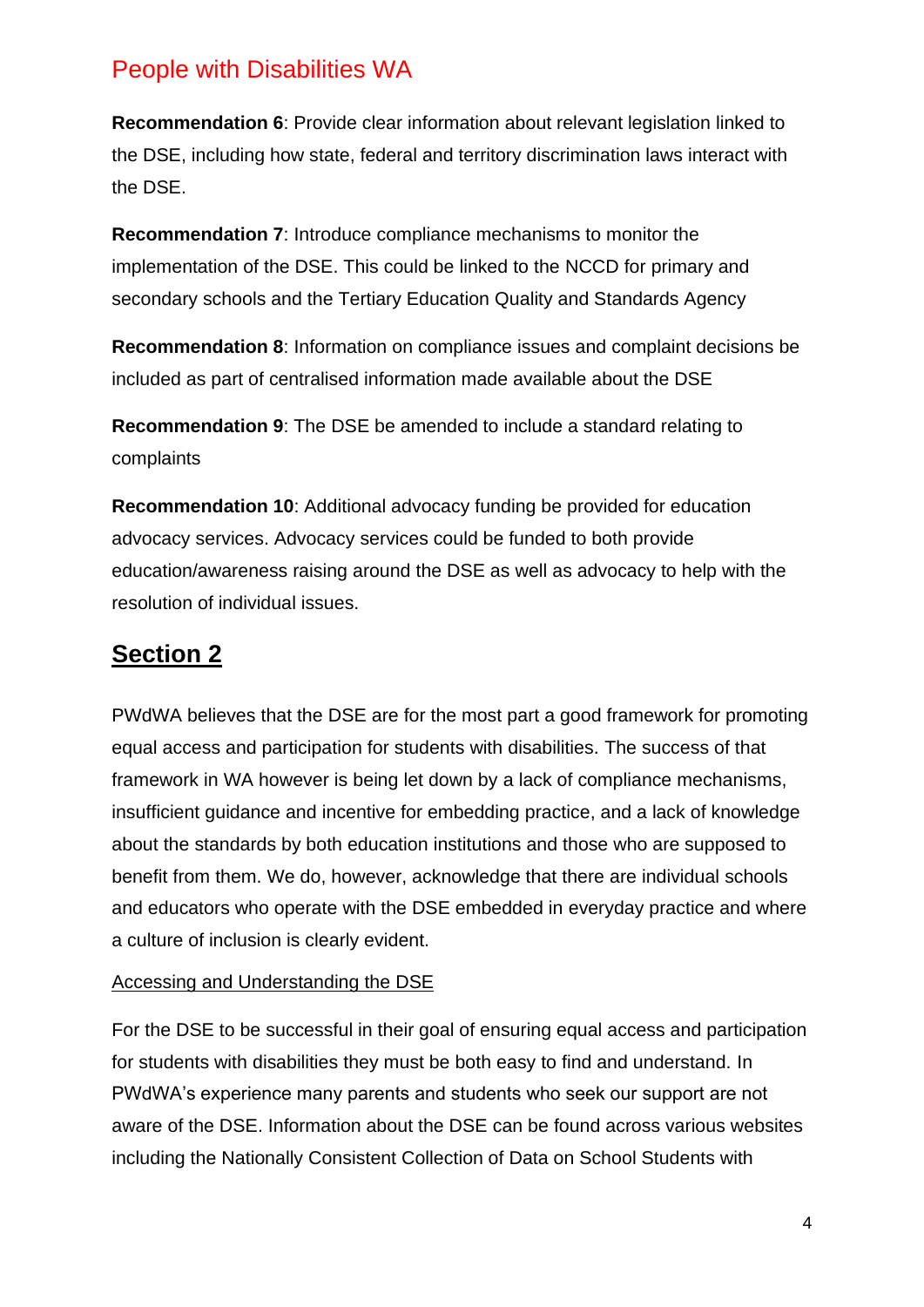Disability (NCCD) [website,](https://www.nccd.edu.au/disability-standards-education) the NDCO [website](https://ddaedustandards.info/) and the Department of Education, Skills and Employment [website.](https://www.education.gov.au/disability-standards-education-2005) PWdWA notes that these websites only offer Plain English in a downloadable booklet, there is no Easy English and only the NDCO website has Auslan.

PWdWA supports the wording of the Standards but we are concerned about how 'reasonable adjustments' and 'unjustifiable hardships' are assessed in practice. After unsuccessful attempts to resolve issues with education providers, several PWdWA clients have found that moving their child with a disability to a different educational institution has helped eliminate discrimination. This demonstrates that reasonable adjustments and unjustifiable hardship are being interpreted and applied differently from one institution to the next. The 'in practice' guidance currently provided is not particularly comprehensive as a guide for students, or parents about what it looks like when the DSE has been embedded in everyday practice. We also note that the materials are tailored towards primary and secondary schools and don't provide much guidance for tertiary and RTO organisations.

A review of the WA Department of Education website shows no reference made to the DSE including on their 'Children with special education needs' page. Many WA primary and secondary school websites also do not reference the DSE in the information they provide online, nor disability in general. Given parents will often look to schools and the state education department for information it is not surprising that many parents of students with disabilities are not aware of the standards. PWdWA does acknowledge WA tertiary education institutions have information on their websites about access, inclusion, and the DSE. PWdWA believe this difference is reflective of the fact that tertiary institutions register and are accredited by an independent national quality assurance and regulatory agency. However, it does not necessarily translate across to students being aware of the standards.

In addition to students and parents being unaware of the standards, PWdWA has found that some education institutions are unaware of the DSE and their obligations. This is concerning because for the DSE to achieve their goal they should be embedded into the everyday practice of an institution, which is not possible if they are not aware of them. The NSW Department of Education has recently mandated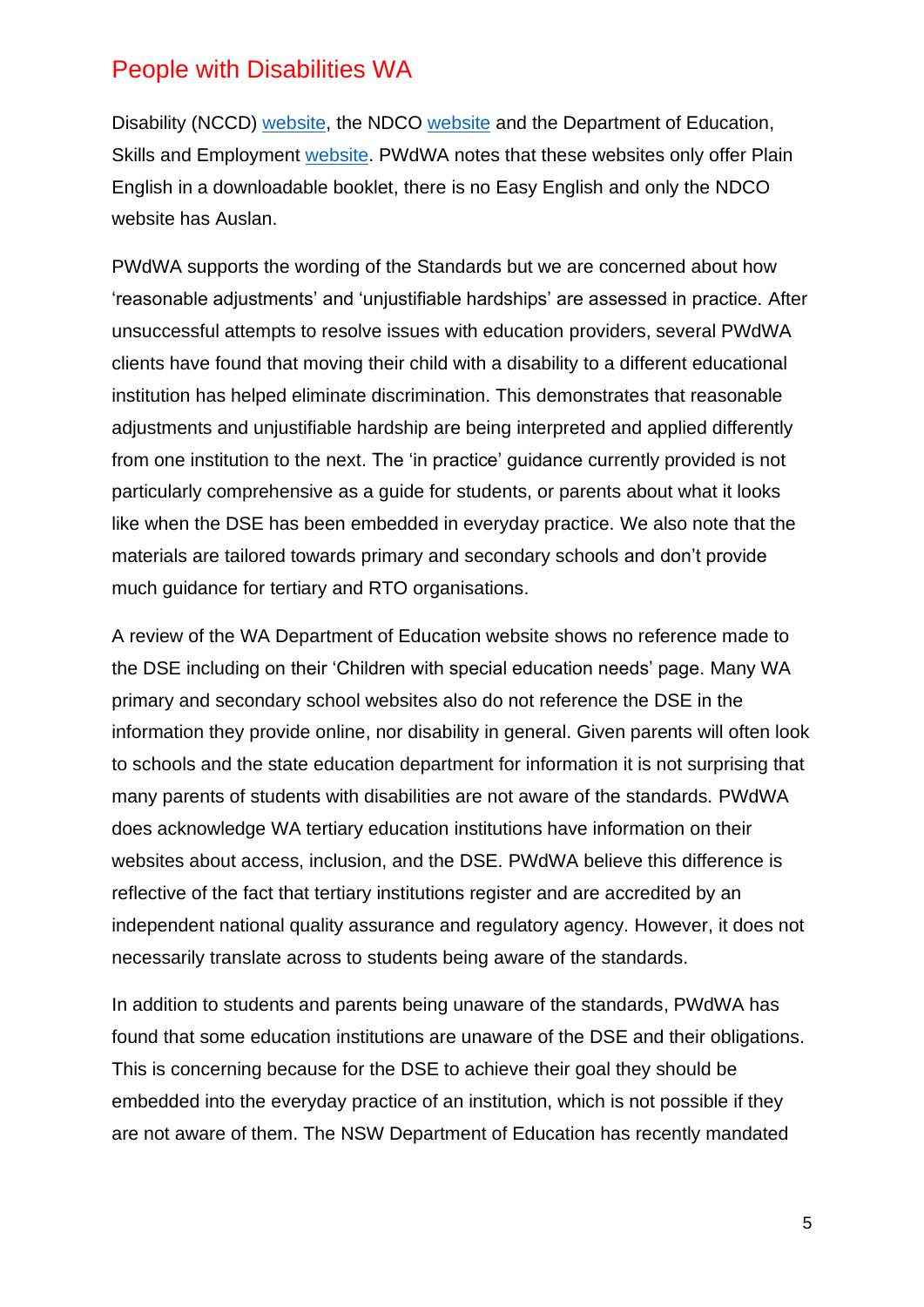training for all personnel on the standards. This is a promising step forward and should be adopted nationally.

**Recommendation 1**: Information about the DSE should be provided in a centralised location in range of alternative formats such as Auslan and Easy English

**Recommendation 2**: A framework of key indicators of practice that demonstrates compliance with the DSE be developed through co-design with people with a disability

**Recommendation 3**: Federal Government should work with states and territories to require education institutions to provide information about the standards on their websites, and in ongoing communication to students and relevant stakeholder e.g. parents

**Recommendation 4**: Increase awareness raising activities to ensure that students with disabilities and their supporters are aware of the DSE and how to use them

**Recommendation 5**: Federal Government should work with states and territories to introduce a requirement for education personnel to complete training on the DSE

### Complaint trends

The following complaint areas have been identified through anecdotal information, collaboration with other organisations and individual advocacy cases. They highlight that the DSE have not vet met their goal of ensuring equal access and participation for students with disabilities.

### *Primary and Secondary Education – issues with participation*

Although schools are required to create Individualised Education Programs (IEPs) in a collaborative way, making reasonable adjustments for students, the experience of many parents supported by PWdWA in primary and secondary settings is discouraging. We have seen many examples of schools not providing flexible responses to students needs, often failing to work collaboratively with parents and ignoring recommendations by therapists. In some cases, schools have determined that a 'plan' is not needed meaning that there is no documentation to demonstrate what the needs of the student are and how they will be supported. In other cases,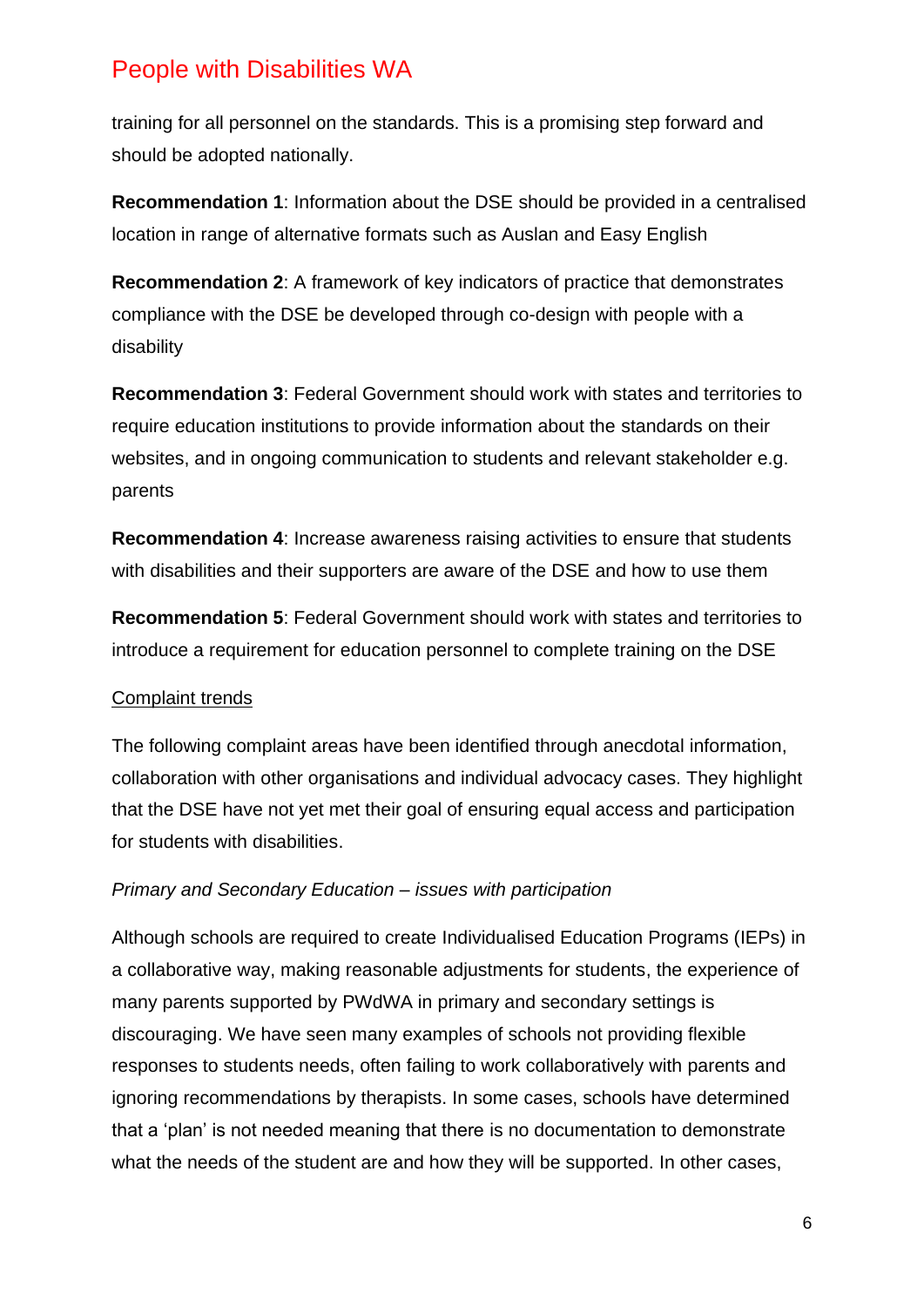the adjustments being made are not reflective of the student's needs. Restrictions or inappropriate responses may also be put in place for students with a disability rather than reasonable adjustments. For example, students being restricted from accessing school activities such as sports, camps etc. These situations clearly do not meet the expectations set out in the standards.

PWdWA has also found that complaints often relate to schools failing to properly implement plans. This can be due to several factors including lack of training and knowledge as well as actual and/or perceived lack of resources and capacity. In many of these cases children are being labelled by schools as 'difficult' because the lack of appropriate supports lead to 'behaviours' resulting from unmet needs. We acknowledge that the response to 'behaviours' occurs on a continuum and that some schools are more contemporary in their understanding of behaviour as unmet needs. However, PWdWA as an advocacy service if often dealing with schools who tend to have repressive and punitive practices.

The result of issues with plans and failures to make a reasonable adjustment include impacts on academic performance and mental wellbeing as well as suspension, expulsion or parents withdrawing students to transfer to a new school or homeschool. Parents may even be told by the school that they think the child will be 'better off elsewhere' which is seen as encouragement to withdraw their child. This creates further isolation and impacts on students' access to quality education.

#### Case Study: Nick

Nick is attending secondary school and occasionally requires the use of a wheelchair due to experiencing fatigue because of his disability. Nick has been denied the use of his wheelchair by his teacher and it has been used to carry bags and other items. Nick's parents advised their Advocate that this was only one of many issues they were having with the school. Nick's mother had tried to address the issue directly with the school as well as the department of education. Because of a lack of response to their complaints, Nick's parents were looking at home schooling him because they felt like they had no other choice.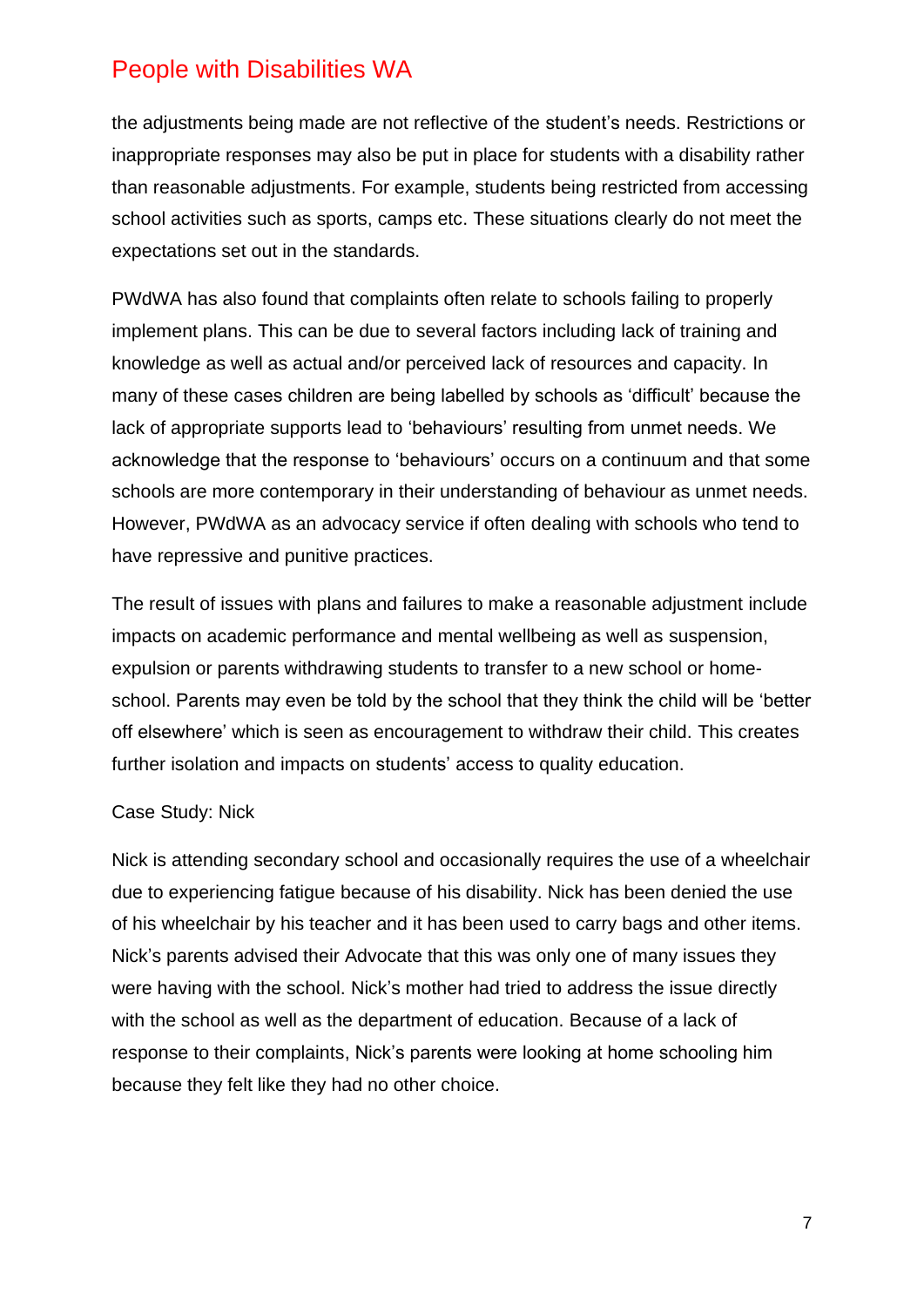#### *Schools of Special Education Needs (SSEN)*

SSEN funding can be accessed by public schools to assist them to support students with disabilities. Access to SSEN funding is at the discretion of the individual primary and secondary school in WA. We note that some primary schools do not see the value in early intervention to help prevent educational challenges in later years. The SSEN services primary goal is to support the school and there is no requirement for the person determining what supports the school will receive to consult with parents or carers. Funding is allocated to the school, not the individual, and it is at the discretion of the school principal as to how the funding is implemented. For example, Education Assistant (EA) hours are often shared between students meaning that if some students have a high level of need others may miss out. The result of this is that there is little transparency and decision-making power for students and parents regarding the supports they receive through the SSEN program.

Additionally, the criteria for accessing the SSEN funding and Departmental policy can be a barrier to accessing additional supports in the school environment. While the definition of disability is consistent with the NCCD, the specific diagnosis thresholds can be problematic. For example, a kindergarten student who required significant teaching and learning adjustments had their diagnosis of Global Development Delay removed despite still clearly requiring one-to-one support in the classroom. This meant that EA time for the entire classroom was reduced and both this student and other children in the class were disadvantaged as the EA hours had to be stretched further. Additionally, obtaining a diagnosis for a child can be a lengthy process and SSEN funding is not available without a diagnosis. For example, the Department of Education previously held that a state specific process was required for a student's diagnosis of Autism to be recognised. The waitlist for diagnosis in WA was lengthy and this meant that interstate students who had a diagnosis could not have that diagnosis recognised and were not eligible for SSEN support. This matter was resolved through complaints and advocacy efforts but highlights how policies can be a barrier to accessing these supports.

Access to supports such as Speech Therapy, Occupational Therapy and School Psychologist to support with diagnosis in public schools is limited. For example, School Psychologists only work at schools 1-2 days per week and have several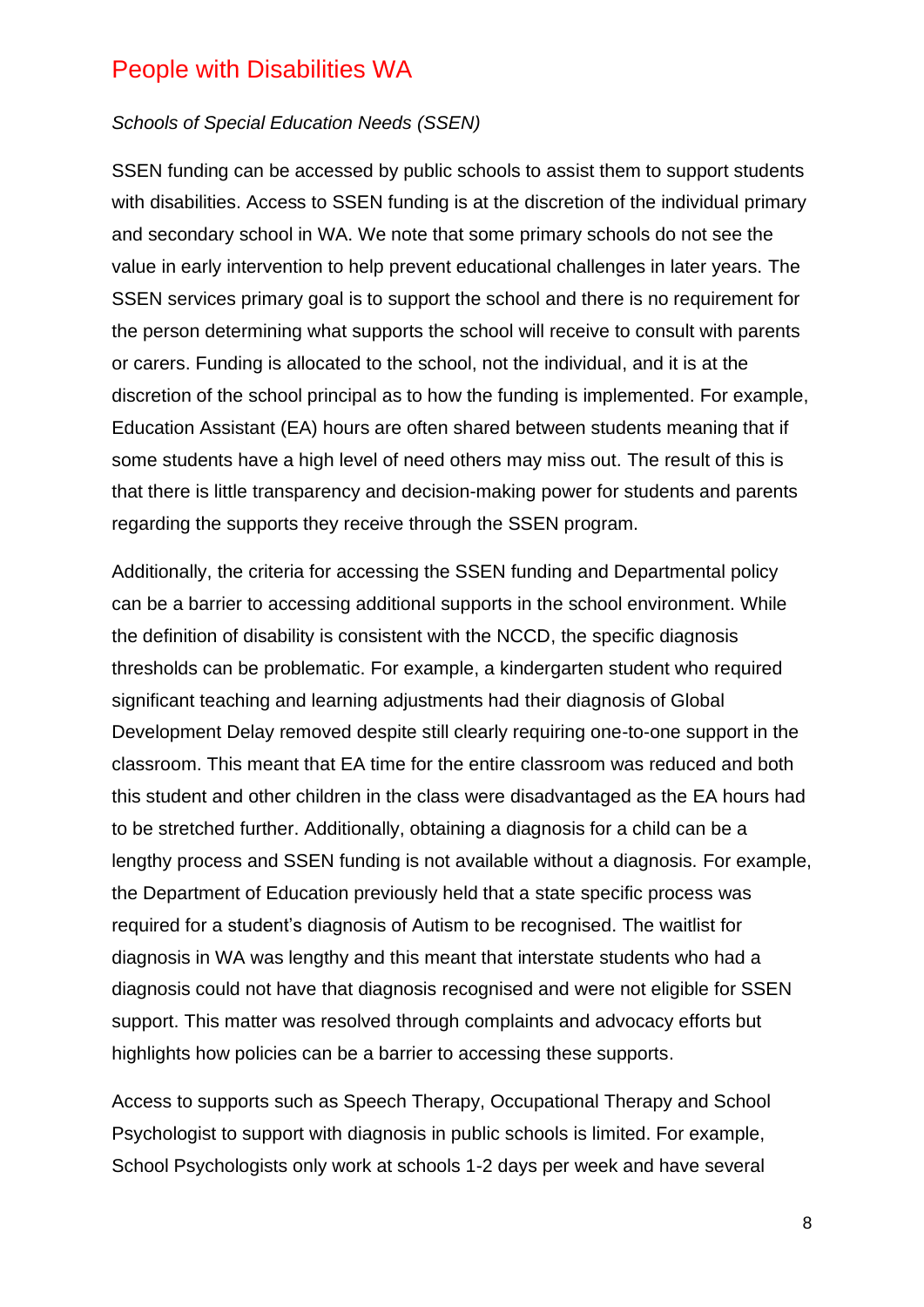schools in their catchment areas. This means that meetings, observations, and assessments would all take a long time and all learning and teaching adjustments, and support need to be provided by existing classroom teachers and EAs who may already be under resourced.

Parents have no ability to apply for SSEN funding if a school decides it is not required. They are not the client of the SSEN team, and as such are not privy to what funding is allocated or how it is distributed by the school. This means decision making about educational supports is entirely out of parents' control and there are no formal mechanisms they can access to appeal decisions other than a complaints process. The result of this is that many of the students we have supported over the years have not had access to adequate SSEN funding. As mentioned above this can results in 'behaviours' which lead to suspensions, expulsions and parents pulling children from schools.

### Case Study: Mario

Mario is attending high school and has a neurological condition which results in him requiring a number of adjustments to his classroom setting. When Mario's mother contacted PWdWA she had already been waiting 10 months for an IEP to be finalised and the school to access SSEN funding to support Mario. The school had applied for SSEN funding but stated that the application had been declined and had not proactively followed up on this despite the clear need for assistive technology and adjustments to be made to enable Mario's participation. Even with the help of an Advocate it took a further 9 months for an IEP to be finalised and SSEN funds to be accessed. Mario's mother found the process highly frustrating. The SSEN application required additional evidence to be provided despite thorough information from Mario's allied health professionals being provided. Despite the progress made Mario continued to have issues with his IEP being implemented properly and accessing adequate supports.

### *Tertiary and RTO institutions*

PWdWA is anecdotally aware of issues around support plans for students with a disability in WA universities. We know that in some universities the process of applying for and being granted a support plan is exceedingly slow, in some cases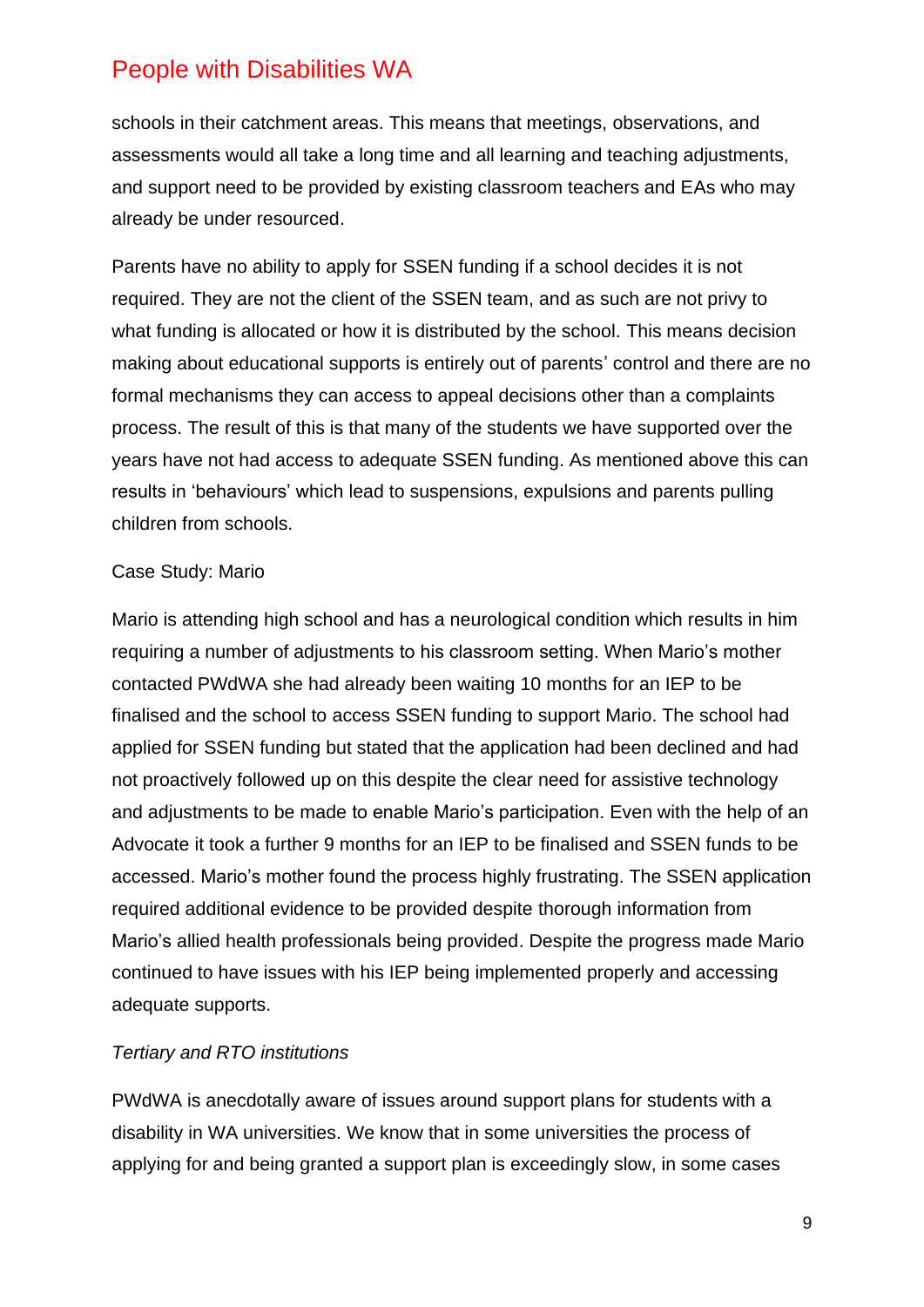being approved after the Census Date. This means that students have not had any reasonable adjustments applied to their units. While universities may allow students to defer units without costs due to the delay it can impact on the length of time taken to complete courses as some units are pre-requisites or only run in certain semesters. Additionally, implementation of support plans in universities is often up to individual unit coordinators and varies depending schools/faculties and individuals. In practice we know that this results in a varied level of the quality of support available and impacts on academic performance and mental wellbeing.

PWdWA has also supported individuals who have accessed training/education through an RTO or TAFE where they found it difficult to access reasonable adjustments. On several occasions, students faced difficulties completing practical assessment portions of their courses. Reasonable adjustments were not applied to decisions about where and how placements would be completed. In these situations, students either could not complete or failed their placements. This was despite the educational institution being aware of the student's disability requirements and arranging the placement on behalf of the student.

### Case Study: Linda

Linda, a student with autism, was attending TAFE in WA. Linda required support with note taking in her classes and approach the Disability Support Service at TAFE to arrange a Learning Support Plan. It was acknowledged that Linda needed one-toone support in class to participate but the TAFE considered it was not reasonable for them to provide this support. Linda sought to find someone who could attend class with her to take notes but was told by the TAFE that they would not allow someone who was not a student into the classroom. It took Linda and her Advocate 5 months to resolve her complaint and have access to in-class supports.

### *Lack of Communication*

PWdWA has provided advocacy for many complaints where lack of communication between primary/secondary schools and parents is a key issue. Many parents feel that they are not being engaged early around issues that may arise with their children and are blindsided when the school calls a meeting about their child's 'behaviour'. Most of the parents we support feel that their concerns are not being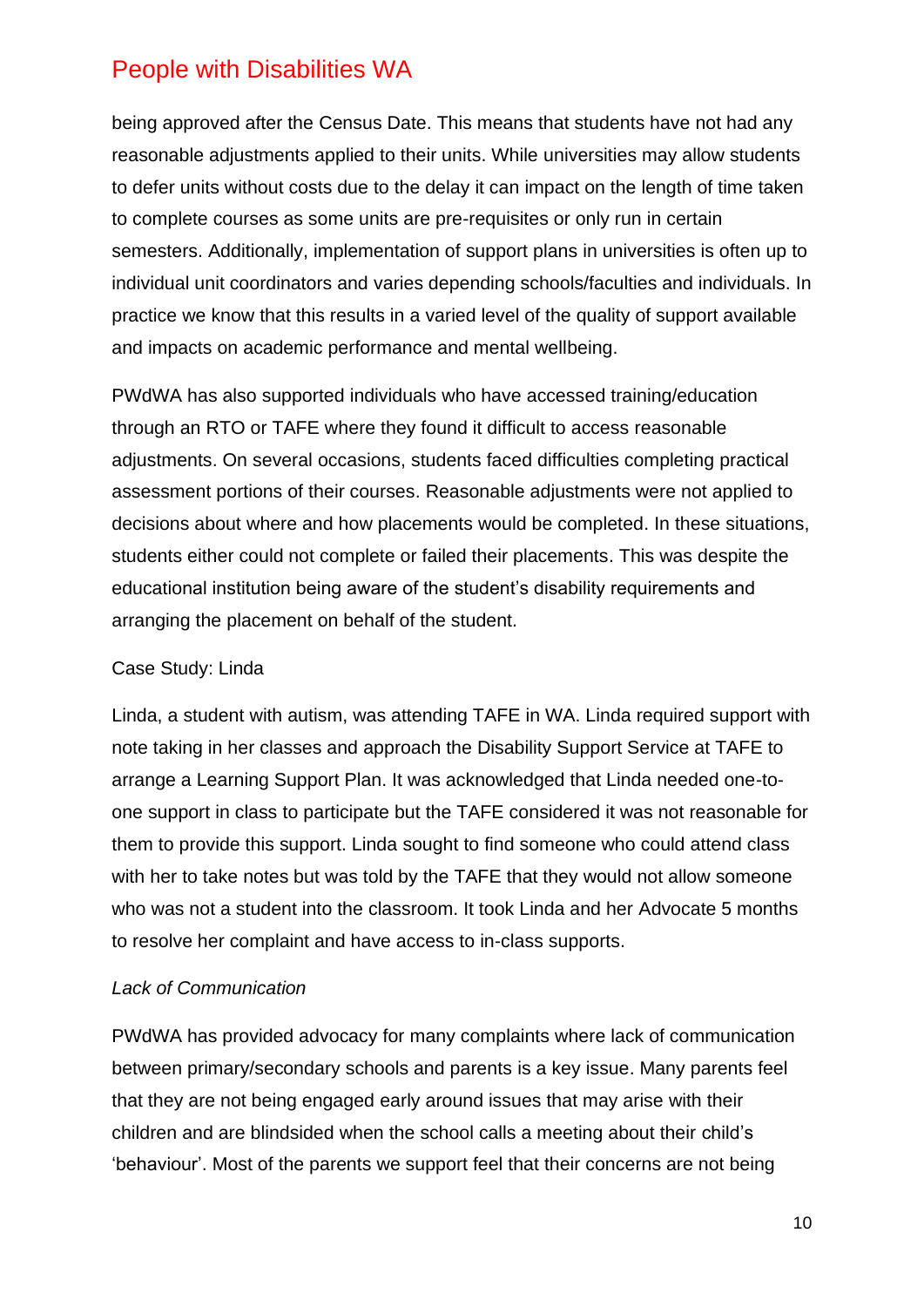heard, and that they are having to fight to get their children the education they deserve. Parents often feel like their expertise about their child's needs, and that of the therapists that support their children, is ignored, or excuses are made as to why the school cannot make a reasonable adjustment for their child.

There is an inherent power imbalance in many meetings with schools and this increases the higher through the WA Education system you take your complaint. Parents often express that meetings feel adversarial which is part of the reason they seek advocacy support. Advocates have attended meetings where up to 4 people from the school were present, and in some cases the parent was not advised as to who would be attending. Overall, the experience of PWdWA is that for many of the complaints we have supported the principles of consultation, communication or collaboration are not applied.

#### Case Study: Andy

Andy was a young child with Autism. Andy's school used a communication book to update his mother about any issues with his education supports. Andy's mother would often read that Andy had 'a bad day' in the book and would offer to meet with the school to discuss issues. The school would decline her requests and downplay his behaviour as not serious enough to warrant a meeting. Andy's mother was called into the school for a meeting and informed that there had been several incidents and that Andy was being suspended. Andy's mother was upset at not being given the opportunity to discuss these incidents prior to the suspension to see what support could be implemented to address the school's concerns. Because of continued issues with the school, Andy' mother enrolled him in a new school where they were willing to make the reasonable adjustments necessary to support Andy's education.

#### *Transport*

PWdWA has supported families who face difficulties with getting their child to school due to School Bus Service policies. Parents will often try to enrol children in schools that they feel will best support the needs of the child. In some instances, this is not their local school. School Bus policies do not consider the needs of the child or family around enrolment preference and generally do not allow for out of area pick-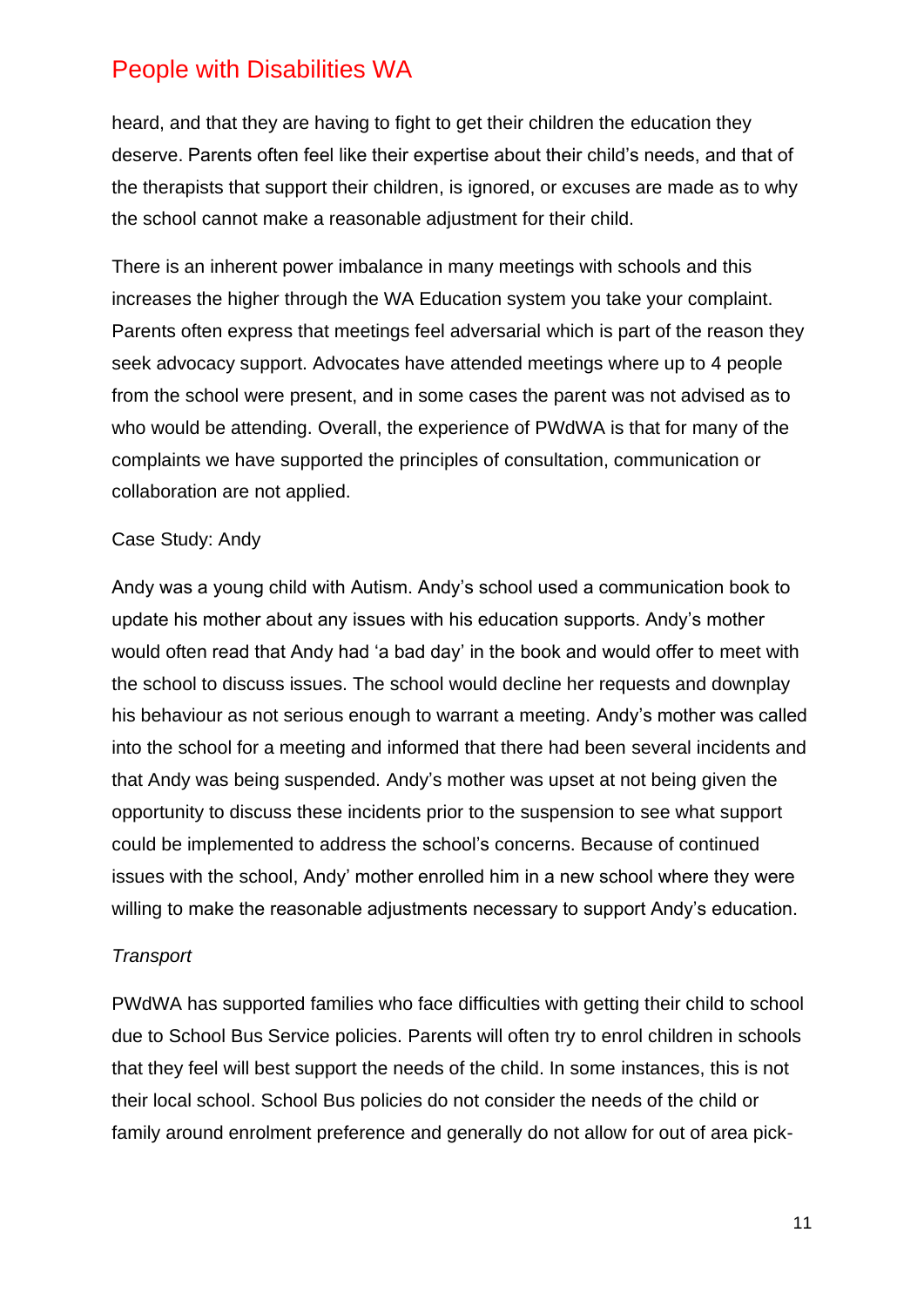ups. Advocacy has been able to achieve 'out of policy' decisions but these are often time limited.

Additionally, PWdWA has supported families where school bus drivers have refused to transport students because of their disability. This includes drivers complaining that students with disabilities are 'noisy' and 'distracting'. In one case the student was located regionally. Despite several solutions being proposed such as their mother or a support worker travelling on the bus, the student has still not been given access to the bus. Because the child was not attending school, an investigation into the parents was opened. The father now has to spend up to 3 hours a day transporting his child to school, which is impacting on his ability to maintain his employment.

Although transport issues technically fall under the Transport Standards, it clearly impacts on student's ability to access the school of their choice. It also highlights that it is important to consider how the DSE and Transport Standards work together.

### Case Study: Eloise

Eloise was a young girl with an intellectual disability transitioning from primary to secondary school. Eloise's family had identified an out of area high school that they believed would best support Eloise's secondary education. The high school had specialised programs in Eloise's areas of interest and had a good reputation working effectively with children with intellectual disabilities. However, because their local secondary school believed they would be able to sufficiently support Eloise's needs, she was not able to access school transport to travel to her school of choice. Advocates worked with the family and the local member of parliament to secure an 'out of policy' decision however this was time limited and did not actually resolve the issue.

### *Bullying and Harassment*

The PWdWA 2015 report Behind Closed Doors provides information about violence abuse and neglect experienced by students with a disability in WA schools. The report found complaints about physical and sexual assault as well as segregation, isolation, and neglect. A significant finding was that the education system failed to support or enable parents to interact with external investigation mechanisms like the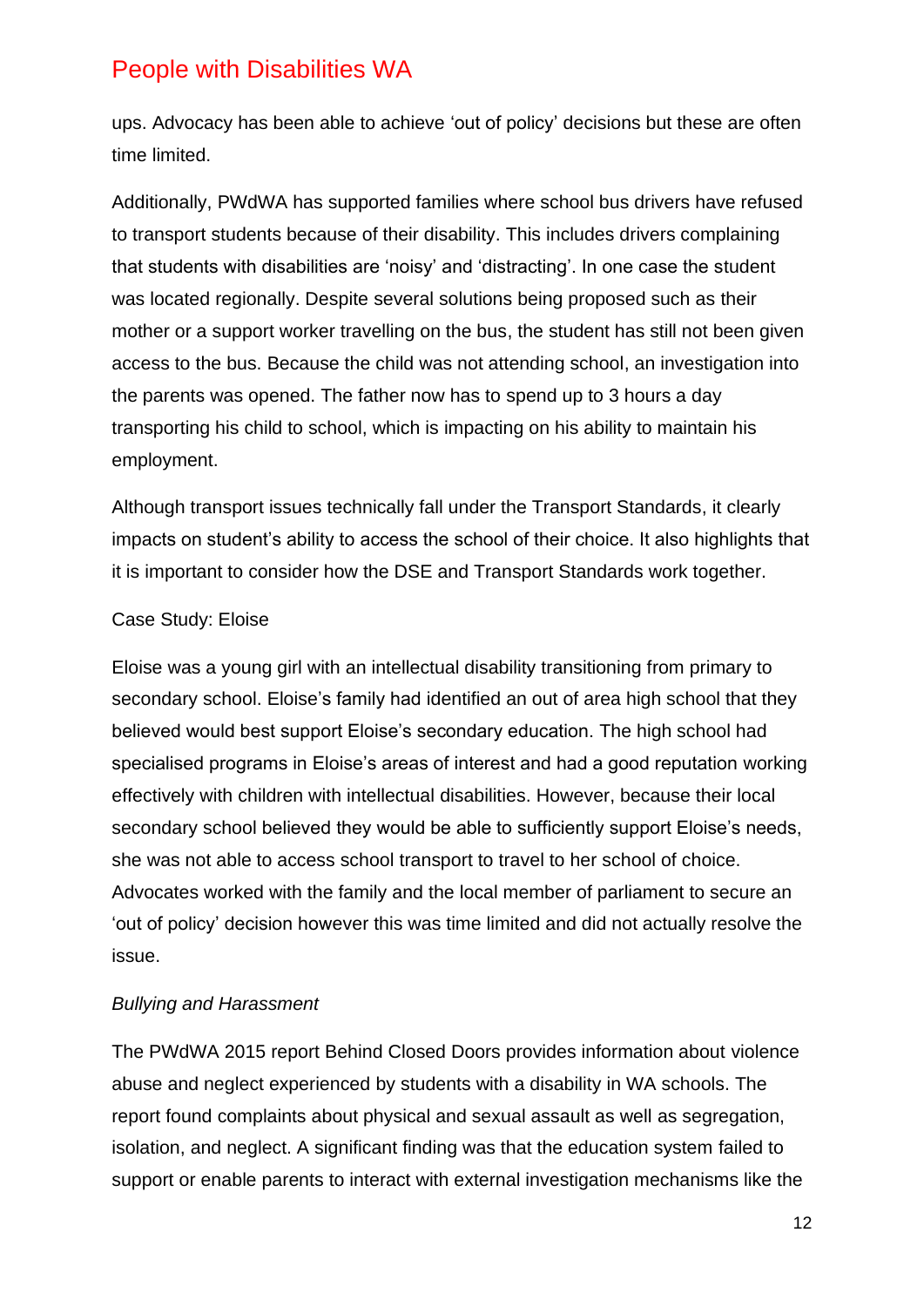police. PWdWA maintains that students with a disability are still more likely to experience abuse, violence, bullying and harassment in WA schools. We continue to receive complaints from parents about bullying and harassment occurring in primary and secondary education settings. Bullying and harassment is both from educators and other students. Parents are also disappointed with the response from schools, the education department, and external bodies such as the police. While it is important that schools acknowledge that student perpetrators often need support, parents feel that the safety and wellbeing of victims is not prioritised. Parents have withdrawn their children from school due to concerns for their wellbeing and safety.

#### Case Study: Paul

Paul experienced regular bullying from his peers because of his disability. On more than one occasion he had been physically harmed. His mother had raised her concerns with the school repeatedly. Their response had been to suggest Paul move to a different classroom. Paul's mother felt that the school brushed off her concerns and was very worried for the emotional and physical wellbeing of her son who had expressed suicidal ideation. PWdWA supported Paul's mother to raise her concerns again with the school. While the situation improved for a little while, it again escalated, and the resulting injury required hospitalisation. Paul's mother approached the police to see if they could provide any assistance with the continued assaults and they advised that it was the school's responsibility. After the school failed to address the issue to the mother satisfaction, she tried to raise the issue with the state education department. As of a year later, Paul is still experiencing bullying and his mother is now looking at asking for a discretionary decision to transfer schools for his safety.

We reiterate Recommendations 2 and 5 in regard to ensuring education institutions comply with the DSE.

**Recommendation 6**: Provide clear information about relevant legislation linked to the DSE, including how state, federal and territory discrimination laws interact with the DSE.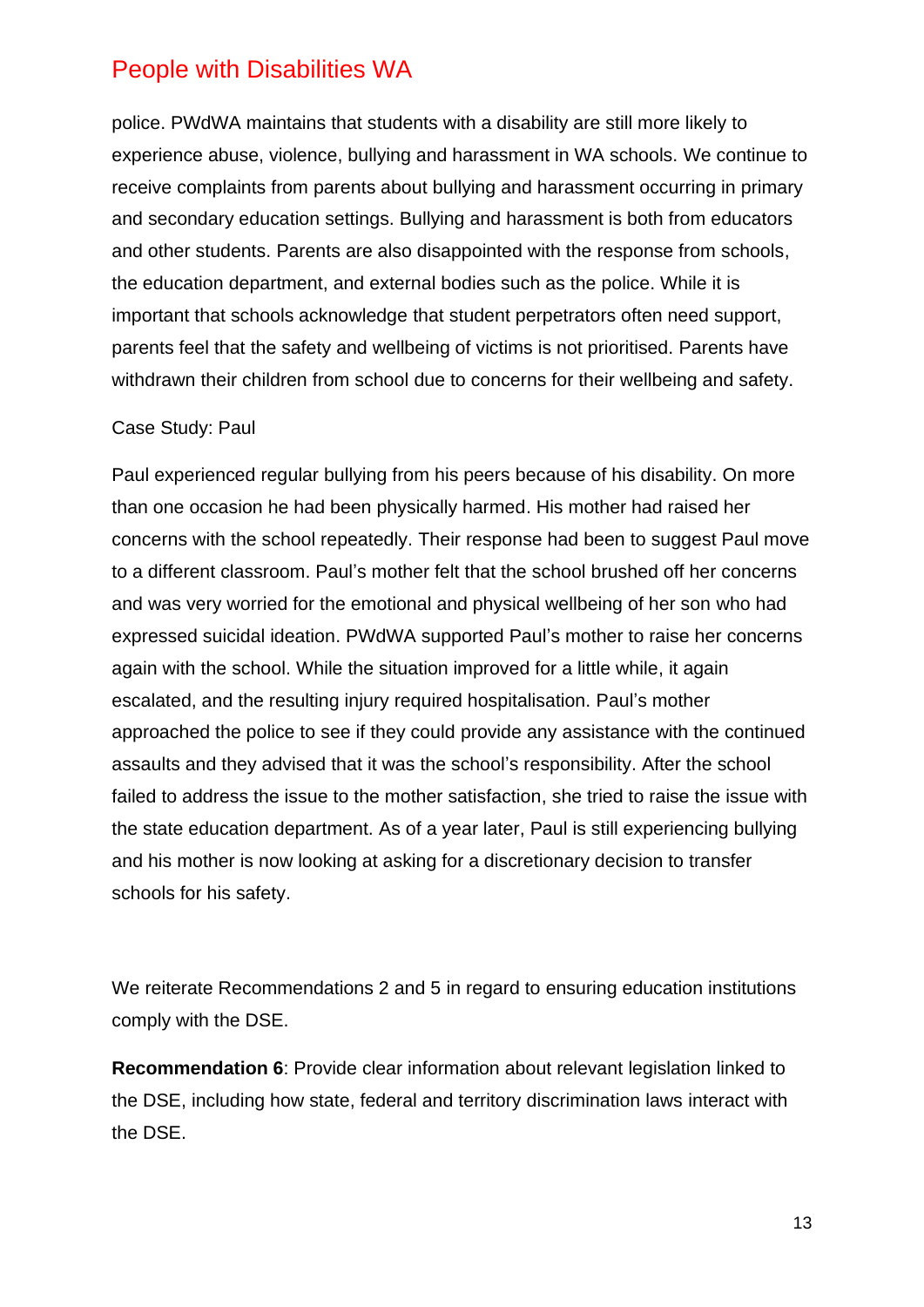**Recommendation 7**: Introduce compliance mechanisms to monitor the implementation of the DSE. This could be linked to the NCCD for primary and secondary schools and the Tertiary Education Quality and Standards Agency

**Recommendation 8**: Information on compliance issues and complaint decisions be included as part of centralised information made available about the DSE

#### Effectiveness of complaints

We acknowledge that some education institutions are very responsive to complaints. Where an institution undertakes a collaborative complaints process and is committed to making things work, great results can be achieved for students. However, complaints processes and policies in primary and secondary and some RTO and TAFE settings are often lacking and can be very adversarial. Often there are no formal mechanisms to appeal decisions and students and parents are forced to engage in ill-defined complaints process to try and resolve issues. The process in primary and secondary institutions usual involves raising the issue with the classroom teacher, then the principal, then the school board and then the state education department or State Ombudsman (private schools). Parents often do not realise that they are able to raise issues of discrimination with the Equal Opportunity Commission or the Australian Human Rights Commission. Even if they are aware, they are often so worn out from a drawn-out complaints process that they feel it is easier to move their child to a different school, or home school them. In our experience it can take over a year for some issues with primary and secondary schools to be resolved to a satisfactory level.

Similarly, universities, TAFE and RTO's often have several complaints layers that a student will have to go through and throughout that process information is not always provided about the Equal Opportunity Commission or the Australian Human Rights Commission.

Many parents and students also feel that they achieve a better result with an Advocate present. While universities often have student guild services who can support student complaints, this same dedicated support is not available in other settings. Students and parents feel that access to an Advocate levels out the balance of power and ensures that their voice is heard. Advocates often have the